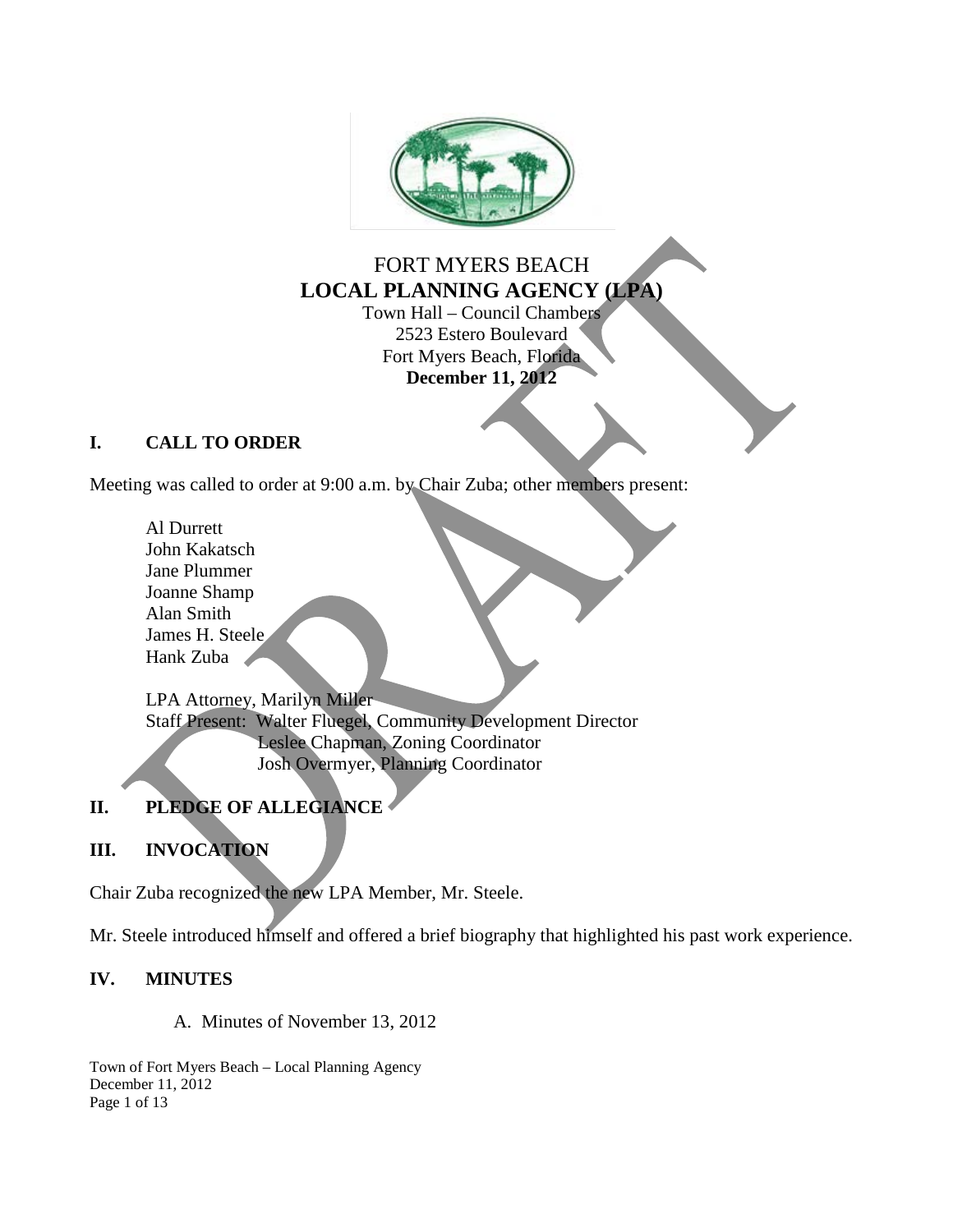**MOTION:** Mr. Kakatsch moved to approve the November 13, 2012 minutes as presented; second by Ms. Plummer.

Ms. Shamp requested on Page 3, to change Mr. Plummer to Ms. Plummer; and Page 5, it should read the 'principle building'.

**VOTE:** Motion approved 7-0.

### **V. PUBLIC HEARINGS**

A. SEZ2012-0002 La Ola

Chair Zuba opened the Public Hearing.

LPA Attorney Miller swore in the witnesses.

Zoning Coordinator Chapman presented comments for SEZ2012-0002 La Ola on behalf of the Town of Fort Myers Beach. She noted the location of the subject property was at 1035 Estero Boulevard; and noted this is a special exception request in the Downtown zoning district to change the alcohol license type from a 2-COP to a 4-COP, to amend the hours of operation (*insert hours*), and the hours approved for live music (insert hours). She mentioned the supporting regulations were in Chapter 34-88, and explained the case was fairly straight-forward, and that staff recommended approval since the requests were consistent with previous approvals recommended by both Council and the LPA. She reported that staff was recommending with the approval and conditions that they would be wrapped up with just the one resolution for all the conditions of approval. She reviewed the 8 conditions recommended by staff (insert exact written conditions:

- 1. Applicant must obtain a yearly lease agreement with Fort Myers Beach to allow the placement of tables and chairs in the Times Square area. (She noted the subject business had all outdoor seating.)
- 2. Legible signs would be clearly posted for areas not approved for on-premise consumption.
- 3. Lighting in the outdoor seating would be shielded and shuttered from surrounding properties.
- 4. Hours of operation are from 7:00 a.m. to 2:00 a.m., 7-days a week.
- 5. Applicant/property owner must comply with sea turtle protection standards.
- 6. Outdoor seating must not exceed outdoor …. Codes for tables and chairs.
- 7. No bars, tables, chairs... may extend into utility easement adjacent to the property.
- 8. Live music is only permitted between the hours of  $11:00$  a.m. and  $11:00$  p.m. ( $fix$  LC said typo on copy  $\&$  resolution), 7-days per week and must comply with all Town noise ordinances.

Discussion was held regarding the formula used by the Building Official to calculate the number of permitted outdoor seating; how and if the formula was utilized to calculate seating for other businesses in the Times Square area; and hours of operation for other businesses in the Times Square area and consistency with the hours noted in the Town's alcohol consumption ordinance.

Town of Fort Myers Beach – Local Planning Agency December 11, 2012 Page 2 of 13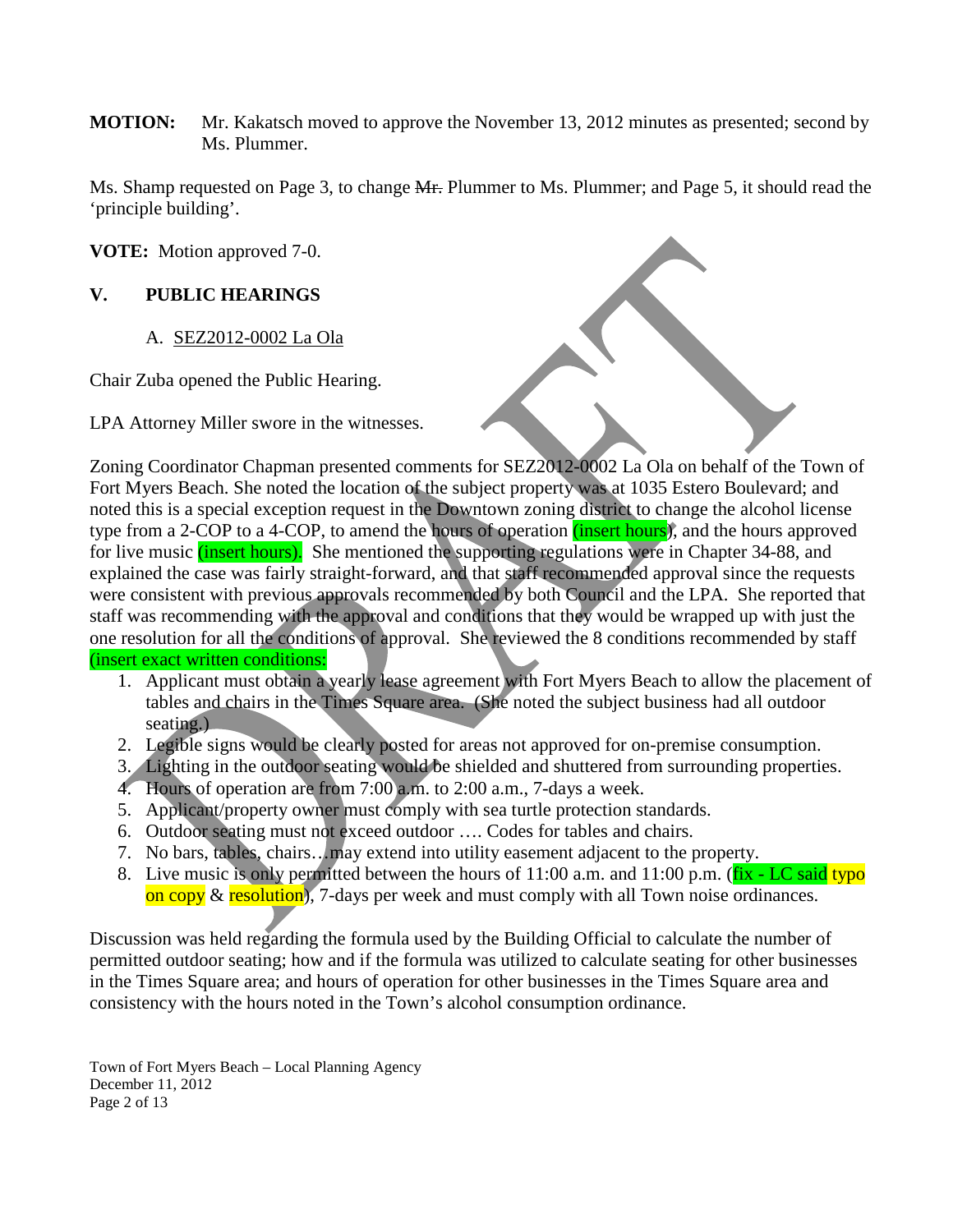Ms. Plummer noted her concerns regarding the proposed late night hours of operation for the subject business and how it could relate to safety and security issues for the other area businesses.

Zoning Coordinator Chapman indicated that the LPA could recommend a change to the hours of operation. She noted that staff was attempting to be consistent with the hours of operation with other businesses in that downtown core.

Ms. Shamp reviewed the hours of operation and lease agreements for similar businesses in the Times Square area versus the Old San Carlos area. She noted her reservations concerning the hours of operation suggested (until 2:00 a.m.) which differed from the hours listed in the lease agreement with the Town (midnight); and questioned the ability for outdoor live music in the Times Square area.

Zoning Coordinator Chapman reported the applicant had been approved for live outdoor music last year (Resolution 11-21).

Ms. Shamp stated it was her understanding that with a 4-COP that food was not a requirement.

Zoning Coordinator Chapman responded in the affirmative; however, she explained it was within the LPA's ability to recommend through the zoning process to include food sales at 51%.

Discussion ensued regarding food sale requirements for establishments selling alcohol.

LPA Attorney Miller reviewed the zoning requirements for a 'bar or cocktail lounge'.

Community Development Director Fluegel noted the code definition of a 'restaurant'. He discussed the 'SRX rider' of the 4-COP license, and the 'SRX rider' limitations and audit requirements by ABT.

Discussion was held regarding the ability for the LPA to require some level of food sales with alcohol sales; hours of operation listed on the Town's lease agreement forms; the hours of operation requested by the applicant and those approved by Resolution 11-21; and the structure, marketability, and Town approval requirements for a 'straight 4-COP' licenses.

Mr. Steele noted his belief that 4-COP licenses allowed package/carry out liquor sales.

Zoning Coordinator Chapman responded in the affirmative; and noted the next case on the agenda would deal with the same type of special exception license issue. She added that the Mermaid had the same type of license.

Mr. Steele questioned if there were any parking restrictions for the subject business.

Zoning Coordinator Chapman explained that all the businesses that front Times Square had a waiver on parking per land development code.

Town of Fort Myers Beach – Local Planning Agency December 11, 2012 Page 3 of 13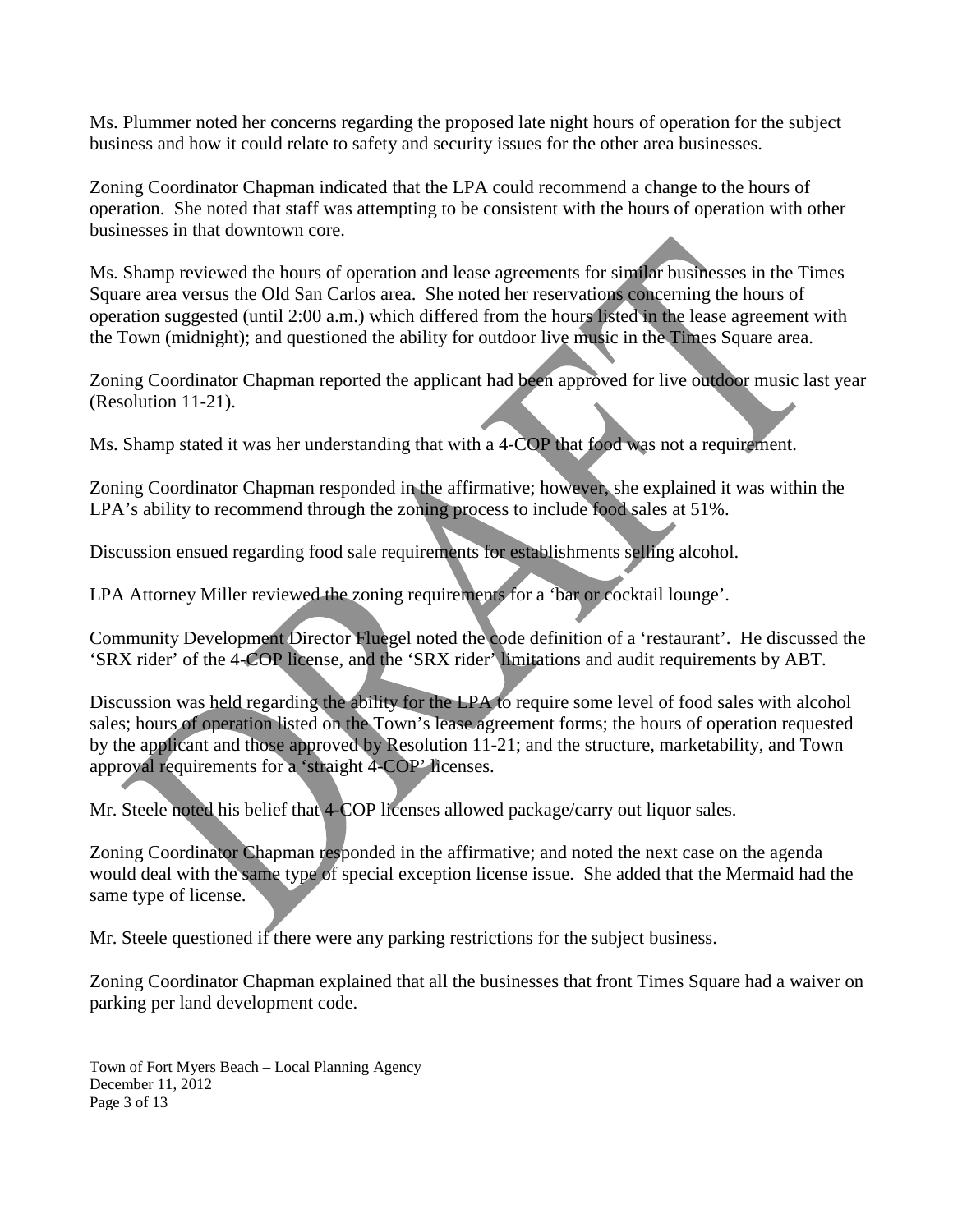Community Development Director Fluegel interjected that it was his understanding the applicant had not requested package liquor sales in their application.

LPA Attorney Miller suggested a condition regarding package liquor sales could be a condition of approval.

Discussion was held concerning existing 4-COP licensed businesses in Fort Myers Beach; the potential availability of 4-COP licenses in the future; the concept of increase fees for the Town's lease agreement for 4-COP licensed establishments; the transferability or ability to sell a 4-COP license; and how the special exception and conditions run with the property.

Chair Zuba asked if any LPA Member had ex-parte communication regarding this item. Mr. Durrett – none; Mr. Kakatsch – none; Mr. Smith: - site visit; Chair Zuba – site visit; Ms. Plummer – site visit; Ms. Shamp – site visit; Mr. Steele – site visit.

Thomas List, owner of La Ola, reviewed the highlights of his request such as but not limited to the hours of operation (February to end of May extended hours); hours of entertainment (one hour longer in summer months); purpose of purchasing a 4-COP license as an investment; how he had trained his staff regarding liquor sales and has contacts ready with taxis if needed for a customer.

Ms. Shamp questioned the Applicant's opinion if a condition required food sales during all hours of operation.

Mr. List responded in the negative; and noted they serve food during all hours of operation.

Ms. Shamp questioned the Applicant's opinion if a condition required no package sales for off-premise consumption.

Mr. List responded in the negative; and added he did not want to be a liquor store.

Ms. Shamp questioned the Applicant's opinion if a condition stated the hours would be until 2:00 a.m. if the Town re-negotiated the Times Square leases for the hours of operation for other businesses to be until 2:00 a.m.

Mr. List responded that he would not have a problem with that as a condition.

Ms. Plummer asked how many people were at La Ola right now between 11:00 p.m. and midnight.

Mr. List responded none.

Discussion was held concerning seasonal peak late night hours; and food service during all hours of operation.

Town of Fort Myers Beach – Local Planning Agency December 11, 2012 Page 4 of 13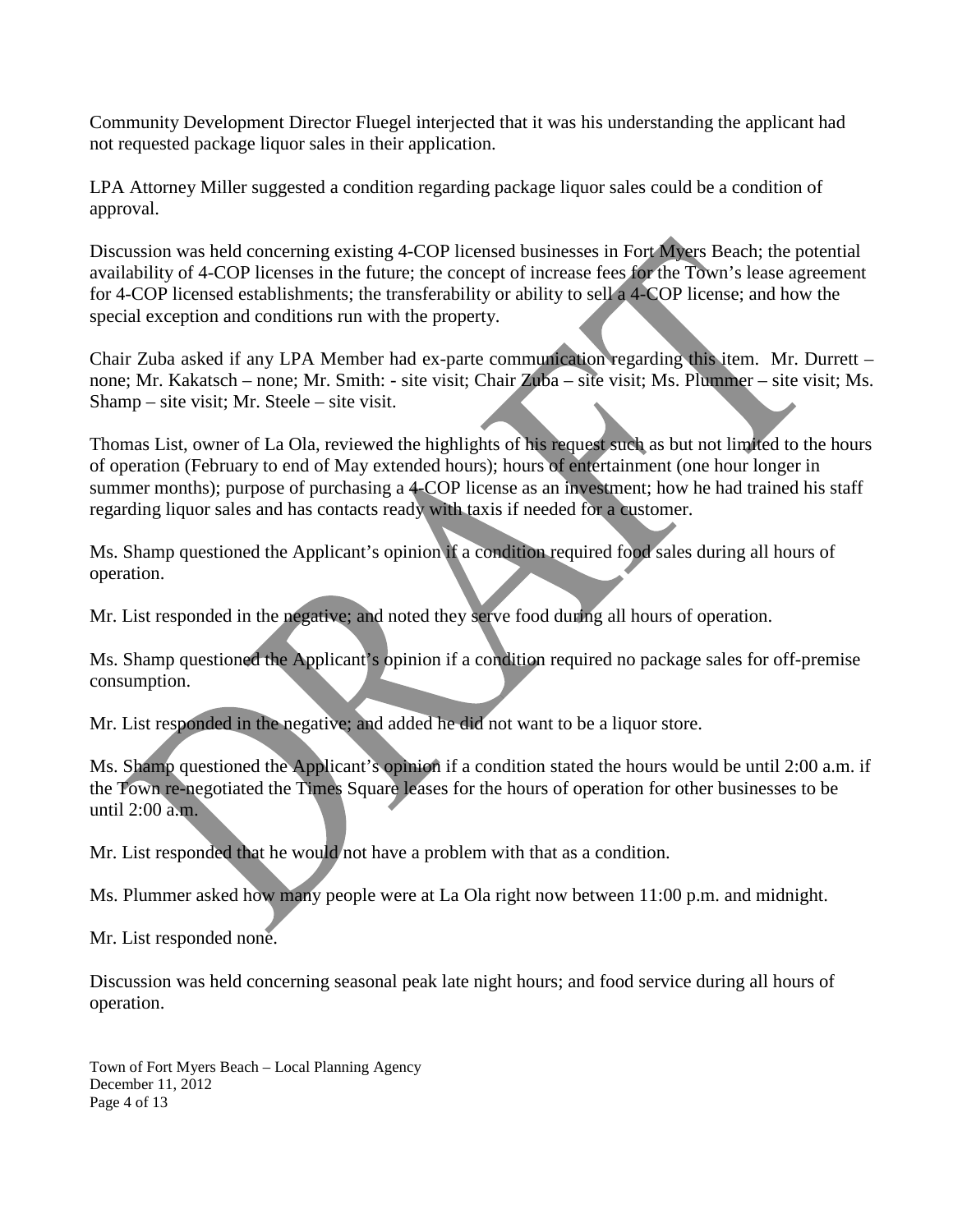Mr. Smith quested how the hours listed on the Town's lease agreement (6:00 a.m. to midnight) could be amended.

Community Development Director Fluegel explained that if the special exception was approved with longer hours the Applicant's lease would be amended accordingly.

Zoning Coordinator Chapman reviewed how this was the second time the LPA had seen the Applicant in two years because his applications came through the special exception process and the purpose of such applications as it pertained to his business operation.

Public Comment opened.

No speakers.

Public Comment closed.

Ms. Shamp stated she would be willing to make a motion that would consist of a few changes to the recommended conditions and a change to condition #4 which would be:

- The hours of operation will be consistent with the Permit Agreement for Extension of Business Operation restaurant.
- Addition of condition #9 no sale of package alcoholic beverages for off-premises consumption.
- Addition of condition  $#10$  sale of food shall be provided during all hours of operation until one hour before closing.

Discussion was held regarding hours of operation until 2:00 a.m. and the Town's lease agreement.

LPA Attorney Miller explained that there could be conditions for the special exception and how the Town ordinance addressed serving alcoholic beverages until 2:00 a.m. She noted the lease agreement addressed only when they served within the Town's right-of-way.

Ms. Shamp questioned conditions regarding the Town's ordinance and the lease agreement for hours of operation; the possibility of future changes to the hours of operation in the Town's lease agreement form; and how the Applicant might avoid another special exception application cost if changes were made.

LPA Attorney Miller suggested not conditioning the subject approval as it pertained to the hours of operation if they did not want to require the Applicant to come in with another special exception application in the future. She explained the only reason the LPA would consider conditioning the approval was if they thought it should be before 2:00 a.m.

Discussion ensued regarding the hours of operation condition and the Town's lease agreement.

Town of Fort Myers Beach – Local Planning Agency December 11, 2012 Page 5 of 13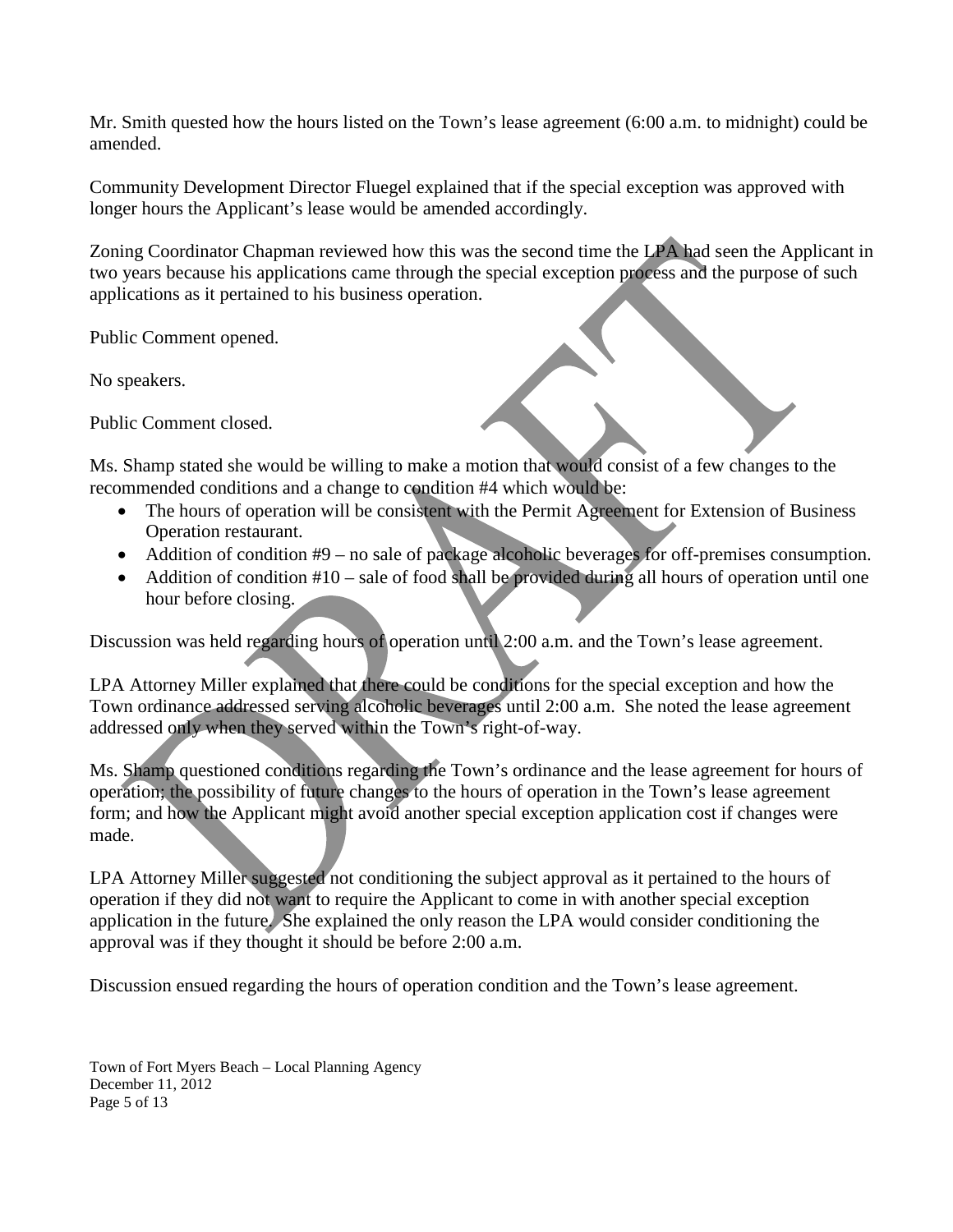LPA Attorney Miller suggested the LPA should make a motion based upon where the business was located.

Discussion continued regarding the hours of operation condition and the Town's lease agreement.

Community Development Director Fluegel reviewed the circumstances surrounding the Town's lease agreement. He discussed aspects of staff's current work on an entertainment ordinance similar to the way they approached the COP ordinance.

Discussion continued regarding whether the hours of operation should end at midnight versus 2:00 a.m.

**MOTION:** Ms. Shamp moved to recommend that Town Council approve Resolution  $\frac{H}{H}$  SEZ2012-0002, La Ola Restaurant, for the applicant's special exception with the conditions: (insert conditions as read)

- 1. Insert
- 2. Insert
- 3. Insert
- 4. The hours of operation will be from 7:00 a.m. to 12:00 midnight, 7-days a week.
- 5. Insert
- 6. Insert
- 7. Insert
- 8. Insert
- 9. No sale of package alcoholic beverages for off-premises consumption.
- 10. Sale of food shall be provided during all hours of operation until one hour before closing.

**SECOND:** None.

**MOTION AMENDMENT:** Motion maker amended the motion to remain the same except with a change to condition #4 to change the "*hours of operation from 7:00 a.m. to 2:00 a.m., 7-days per week"*.

**SECOND:** Mr. Smith.

**VOTE:** Motion approved; 5-2, with Ms. Shamp and Mr. Kakatsch dissenting.

Vice Chair Zuba closed the Public Hearing.

B. SEZ2012-0003 Pete's Time Out

Chair Zuba opened the Public Hearing.

Ms. Shamp noted that she did not verbalize the Recommended Findings and Conclusions during the last hearing. She indicated to Zoning Coordinator Chapman that she wanted the Recommended Findings and Conclusions as written by staff to be included in the approval.

Town of Fort Myers Beach – Local Planning Agency December 11, 2012 Page 6 of 13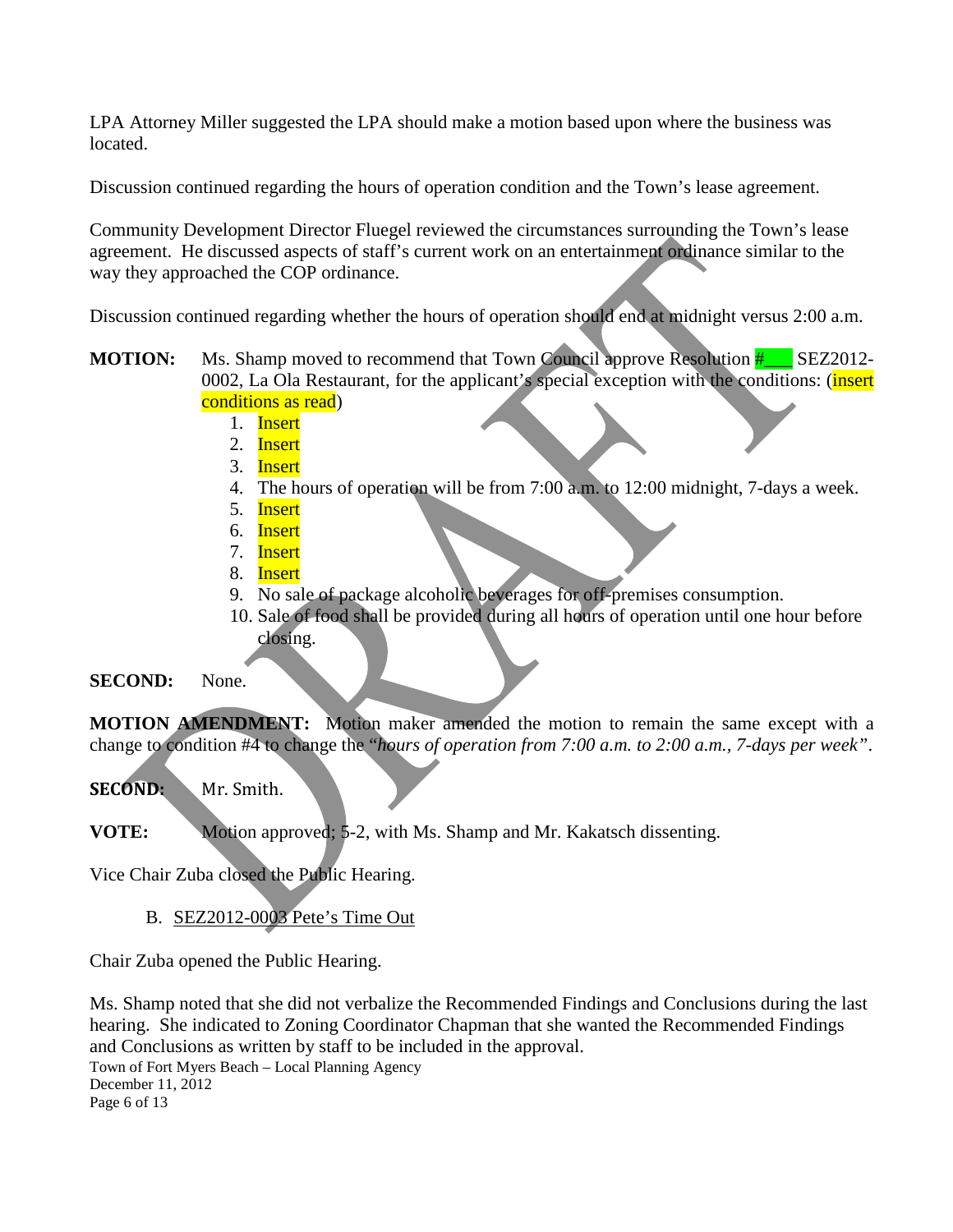LPA Attorney Miller swore in the witnesses.

Zoning Coordinator Chapman presented comments for SEZ2012-0003 Pete's Time Out on behalf of the Town of Fort Myers Beach. She noted the location of the subject property was at 1005 Estero Boulevard; and noted this is a special exception request in the Downtown zoning district to change the alcohol license type from a 2-COP to a 4-COP, to amend the hours of operation (insert hours), and the hours approved for live music (*insert hours*). She mentioned the supporting regulations were in Chapter 34-88, and that staff recommended approval. She pointed out that the difference with the subject application from the previous special exception was that they did not have an existing special exception. She stated the subject business was already in possession of the 4-COP license; had administrative approval for the indoor use of the license; and submitted the special exception application for the outdoor exterior patio seating use. She reported that staff was recommending approval with no conditions. She informed the LPA they could consider conditions of approval for the subject property.

Discussion ensued regarding potential conditions of approval; prior approvals and existing conditions for businesses in the Times Square area; the idea of consistency for conditions of approval and business operations for businesses in the Times Square area; consistency and appropriateness of certain conditions on all businesses such as but not limited to the sea turtle lighting, building code with respect to the number of tables and chairs) ; and how some conditions were already listed in the Town's code were reiterated in conditions of approval.

Mr. Durrett suggested the Times Square Business Alliance meet, discuss, and bring to the Town their suggestions for business operations (i.e. hours).

Discussion ensued regarding the Times Square area and concentrating certain types of use in one area; the past administrative approval of the interior 4-COP at the subject business; and the potential for extended hours of operation for the trolley service or a taxi stand in the Entertainment District.

John Lallo, owner of Pete's Time Out, noted that the accurate name for the Times Square businesses was the Times Square Merchant and Event Association. He mentioned other Times Square businesses with 4-COP licenses that were his neighbors in Times Square. He explained that he had to purchase the 4-COP due to the 151 seat under roof and that he did not qualify for the State standards of the SRX. He stated that Pete's Time Out was one of the oldest, non-change of use businesses on the beach. He reviewed how the hours of operation of 2:00 a.m. were for consistency with the law; and reported it was not his intention to stay open after midnight except when special occasions occur such as but not limited to New Year's Eve. He requested approval until 2:00 a.m. He discussed outdoor music in the leased area; and he intended to have music on the porch which would be directed to the street in accordance with code (not in the leased area). He reviewed his opposition to consideration for the fees for leased space from the Town to be increased just because he has a 4-COP license. He noted that his establishment did serve breakfast prior to 7:00 a.m. and did not want to be limited on his hours of operation. He stated the state law limited sale of alcohol from 7:00 a.m. to 2:00 a.m. and that he would not serve alcohol outside of the state regulated hours but would operate prior to 7:00 a.m. for breakfast.

Town of Fort Myers Beach – Local Planning Agency December 11, 2012 Page 7 of 13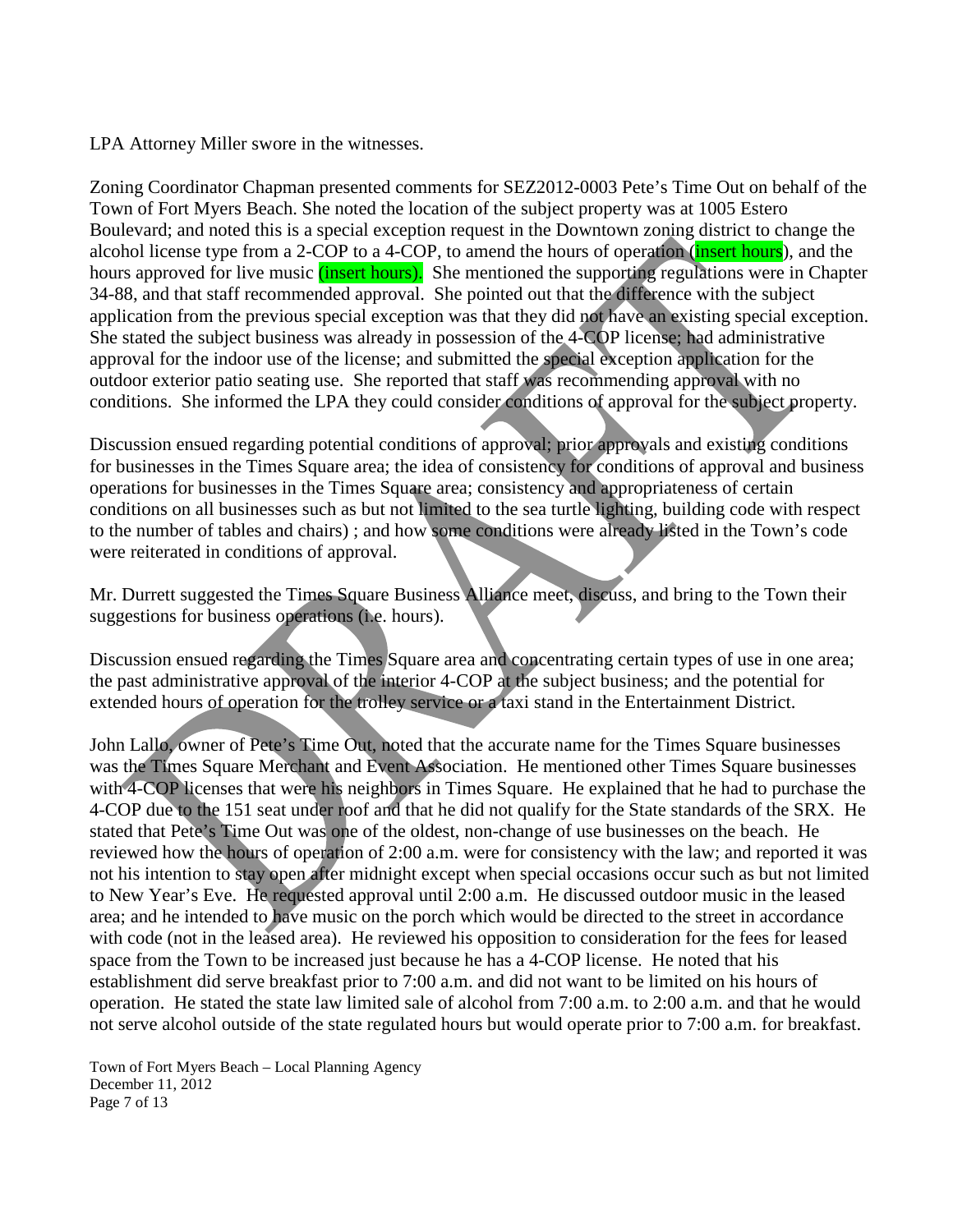Discussion was held regarding hours of operation versus hours of alcohol sales.

Mr. Lallo recounted historical information regarding Fort Myers Beach regarding outdoor tables and rules and regulations for the Times Square area. He encouraged staff to allow himself and the Times Square Merchant and Event Association assist them with writing any rules and regulations pertaining to their area.

Ms. Plummer asked if the Applicant would be agreeable to the conditions set forth in the previous case with the exception of hours of operation for serving food.

Mr. Lallo requested the LPA not set any limitation on the hours of operation since they were already limited on the hours of alcohol sale/serve by state law.

Ms. Plummer asked if the Applicant would be agreeable to the other conditions (i.e. no sale of alcohol for off-site consumption).

Mr. Lallo noted that he did not intend to sell package liquor; however, by limiting him they were devaluing the license.

Discussion was held concerning package liquor sales at Pete's Time Out; and outdoor entertainment.

Zoning Coordinator Chapman explained that condition #7 from the previous case would not apply to the subject application.

LPA Attorney Miller pointed out that if the condition was to allow the business to open up at 6:00 a.m. for breakfast to include language that "*no alcohol shall be served except during the hours of 7:00 a.m. and 2:00 a.m.*".

Public Comment opened.

No speakers.

Public Comment closed.

Ms. Plummer discussed her views on the differences between businesses in the Times Square area such as but not limited to the differences between La Ola and Pete's Time Out as it pertained to potential conditions.

Ms. Shamp discussed her views on the similarities for certain conditions for businesses in the Times Square area such as but not limited to turtle season restrictions, signage, and compliance with the land development code regulations. She reviewed her resistance to making 4-COP licensed establishments into package liquor businesses.

Town of Fort Myers Beach – Local Planning Agency December 11, 2012 Page 8 of 13 Discussion was held concerning conditions of approval and rules set by code or statute.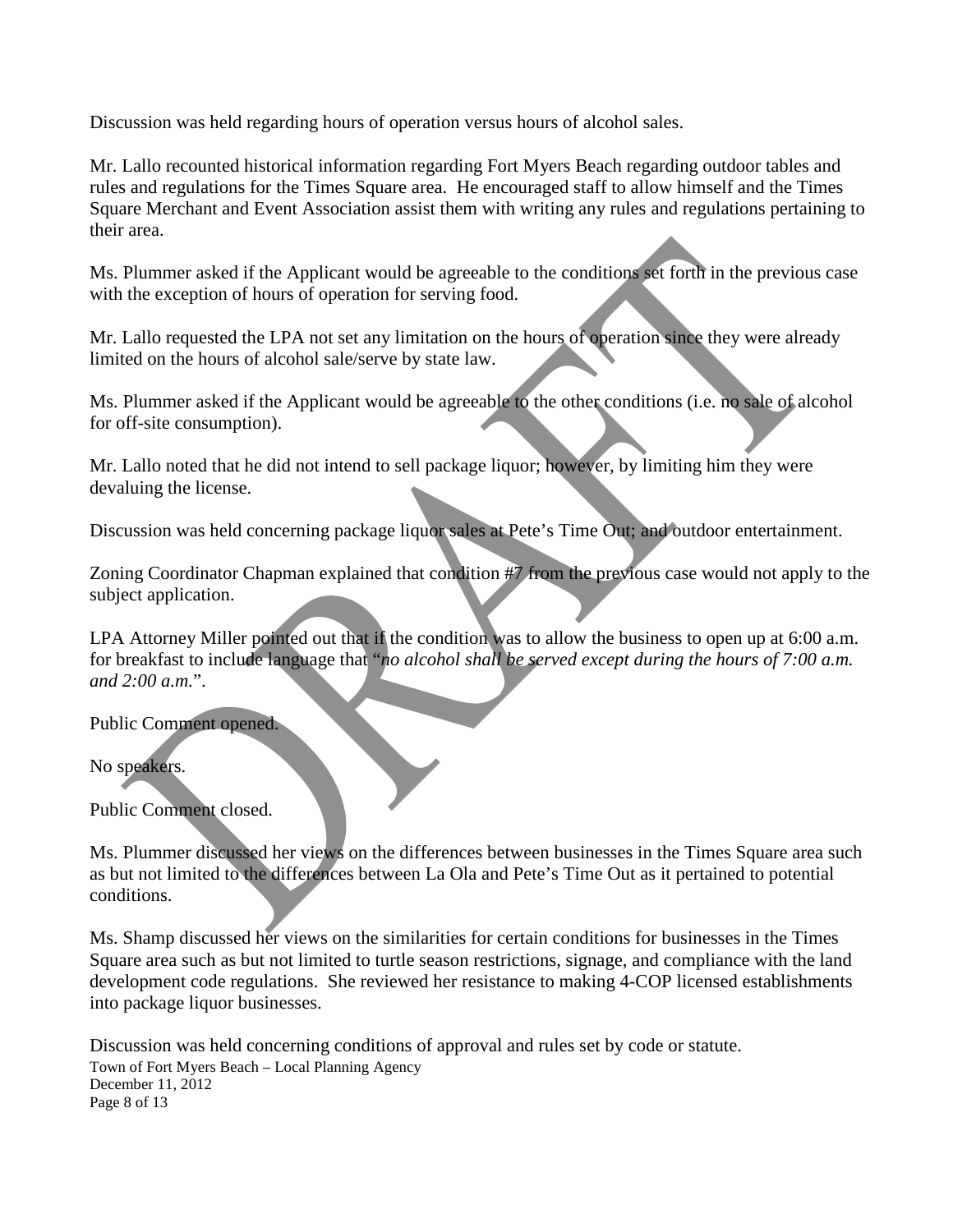Zoning Coordinator Chapman suggested if a motion was made for approval, when addressing the hours of operation to include wording to 'extend the hours of consumption on-premise' so that it would not affect hours of operation.

LPA Attorney Miller reported state law was unclear about signage and the LPA may want to include language regarding legible signs to be clearly posted for areas not approved for on-premise consumption.

Discussion ensued regarding hours of operation for the subject business.

**MOTION:** Ms. Plummer moved to recommend that Town Council approve Resolution  $\frac{H}{H}$ SEZ2012-0003, Pete's Time Out, with the following recommendations for approval: 1. Hours for alcohol consumption to be 7:00 a.m. to 2:00 a.m.

(insert conditions as read from resolution) and, the Recommended Findings and

- Conclusions:
- 1. do
- 2. appropriate
- 3. is consistent
- 4. meets
- 5. will protect
- 6. will be compatible
- 7. will be compliant
- Second by Mr. Durrett.

Ms. Shamp noted her desire to have the limitations regarding package liquor sales included as a condition.

Mr. Smith noted his agreement with Ms. Shamp concerning package liquor sales.

Discussion was held concerning a restriction on package liquor sales.

Mr. Lallo suggested a condition that the subject premises must always be a restaurant; and stressed he was not going to open a package liquor store.

Discussion was held concerning a condition to address package liquor sales.

**AMENDMENT:** Motion maker amended the motion to have a condition #2 to be "*that principle use of the premises shall be restaurant, incident package sales are permitted*"; second agreed.

**VOTE:** Motion approved; 6-1, with Ms. Shamp dissenting.

Vice Chair Zuba closed the Public Hearing.

Town of Fort Myers Beach – Local Planning Agency December 11, 2012 Page 9 of 13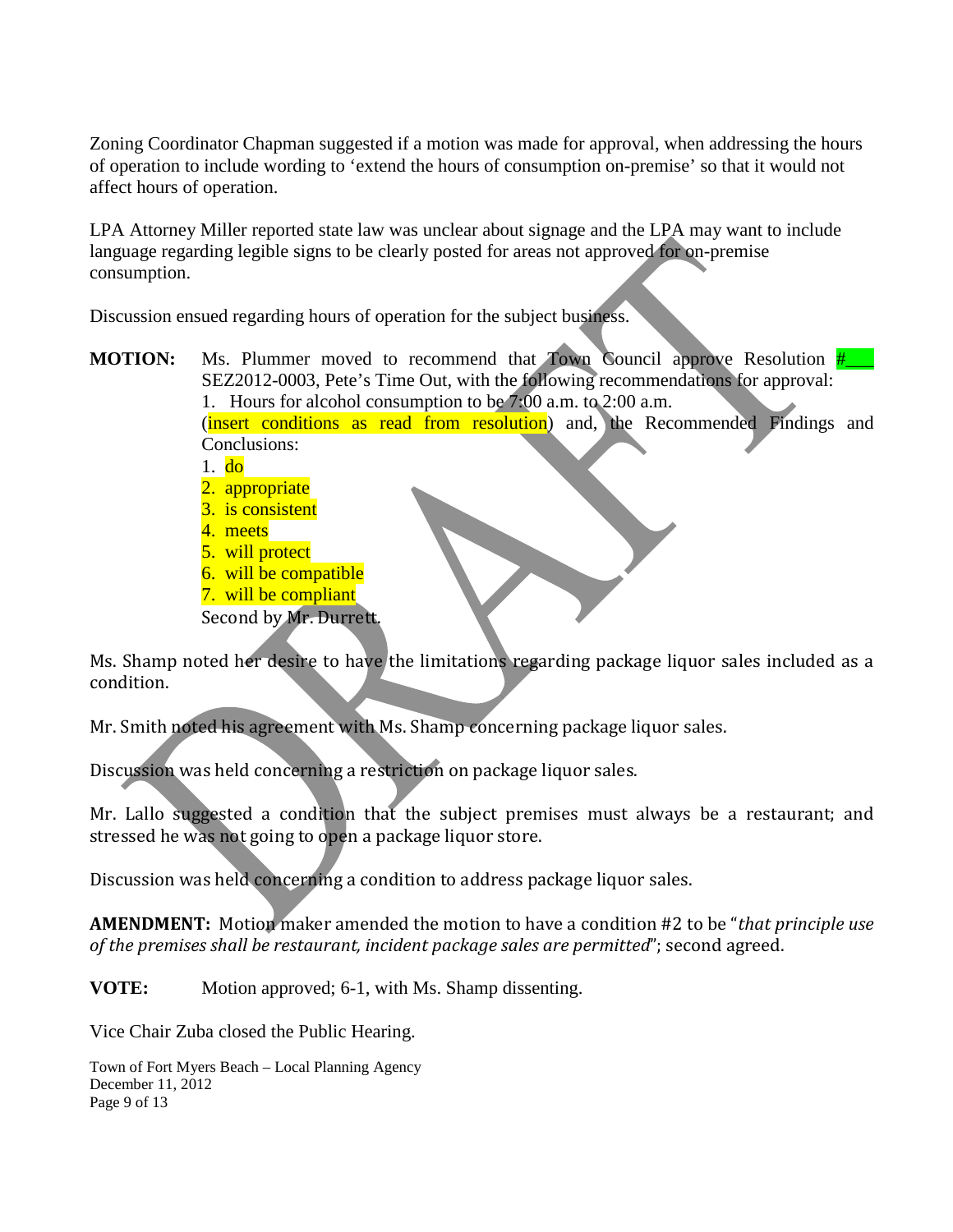Recess at 11:03 a.m. – Reconvened at 11:15a.m.

*No recording starting at 11:15a.m.; the following portion of the minutes are taken from staff notes.*

LPA Attorney Miller reminded Chair Zuba the question of ex-parte communication was not asked during the last case.

Chair Zuba asked if any LPA Member had ex-parte communication regarding this item. Mr. Durrett – patron; Mr. Kakatsch – none; Mr. Smith: - site visit; Chair Zuba – site visit; Ms. Plummer – site visit; Ms. Shamp – site visit; Mr. Steele – site visit.

### C. VAR2012-0005 192 Pearl Street

Chair Zuba opened the Public Hearing.

LPA Attorney Miller swore in the witnesses.

Planning Coordinator Overmyer gave an introduction of the case, a description of the location and the surrounding properties, and went through the Findings and Conclusions for a variance. Mr. Overmyer stated that staff recommended approval with two conditions: 1) that the approval is limited to the construction of a foyer in accordance with the applicant's site plan; and, 2) that the variance would become null and void if the building was ever removed from the site for any reason.

Mr. Durrett asked Mr. Overmyer if the property was being renovated in accordance with the 50% Rule.

Planning Coordinator Overmyer responded in the affirmative; and note a building permit had been issued for a covered porch, new windows and doors, and new siding, and that those improvements came in under 50% of the value of the structure.

Ms. Plummer pointed out that part of the justification for approval of this variance was that it lowered the density on the subject property from two units to one.

Planning Coordinator Overmyer confirmed that the number of living units was decreasing, but that the Land Development Code calculated density only on the number of "dwelling units" and the accessory apartment was actually deemed a "living unit," not a "dwelling unit."

Chair Zuba asked for any ex-parte communication, and the majority of members indicated they made drive-by site visits.

Mr. Robert Moore, applicant, presented a picture of the exterior of the existing house, and a sketch of the proposed finished product. He explained that he initially applied for the permit for the new siding,

Town of Fort Myers Beach – Local Planning Agency December 11, 2012 Page 10 of 13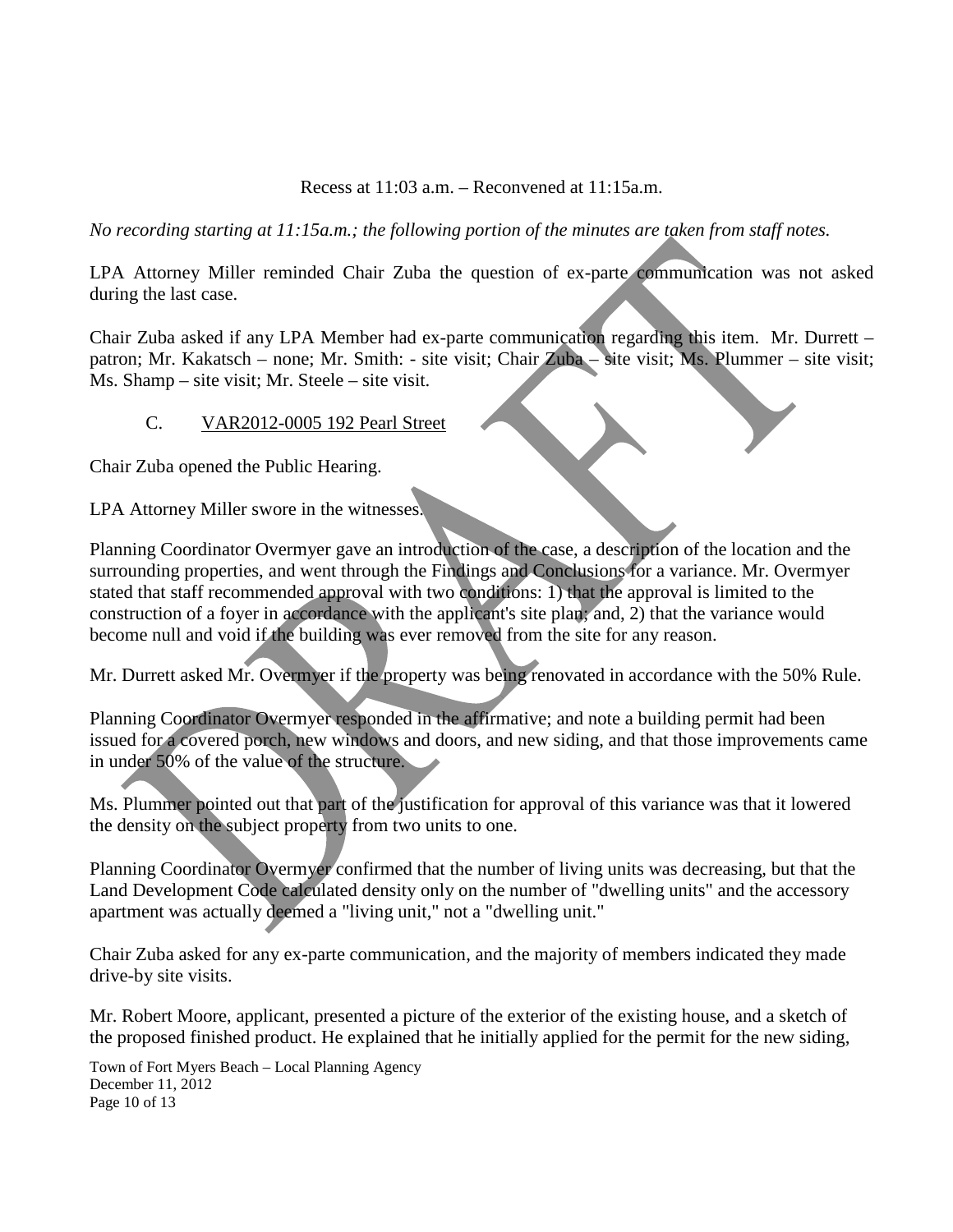doors, windows, and the covered porch, expecting that the permit would be issued quickly and the initial construction would be done before the variance was completed and approved. He stated that the covered porch was permitted by the Land Development Code to extend up to 10 feet into the 25 foot setback, so it would be only 15 feet from the right-of-way.

Mr. Moore explained that the foyer was needed because of the layout of the existing home. Currently there were two doors at the front entrance; one into the accessory apartment on the ground level, and the second leading to a stairway and into the dwelling unit above. He stated that there was no way to reconfigure the existing space to allow access into both the upper and lower units while remaining under the 50% rule's provisions, so he requested the variance to allow the foyer to extend into the front setback.

Ms. Plummer asked if the permit had been submitted as a single-family residence.

Mr. Moore responded in the affirmative.

Mr. Zuba asked if there was any public input on this case.

Public Comment opened.

No speakers.

Public Comment closed.

**MOTION:** Mr. Kakatsch moved to recommend approval of the requested variance, along with staff's two conditions; second by Ms. Shamp.

Ms. Plummer asked if a condition should be added to require the variance to be limited to a singlefamily dwelling.

**AMENDMENT:** Motion maker amended the motion and second agreed.

**VOTE:** Motion approved; 7-0.

Chair Zuba closed the Public Hearing.

# **VI. LPA MEMBER ITEMS AND REPORTS**

Mr. Steele asked Mr. Fluegel about any obligation he has as an LPA member as he travels around the Town, especially with respect to any code violations he may encounter.

LPA Attorney Miller indicated that he was not obligated in any way.

Town of Fort Myers Beach – Local Planning Agency December 11, 2012 Page 11 of 13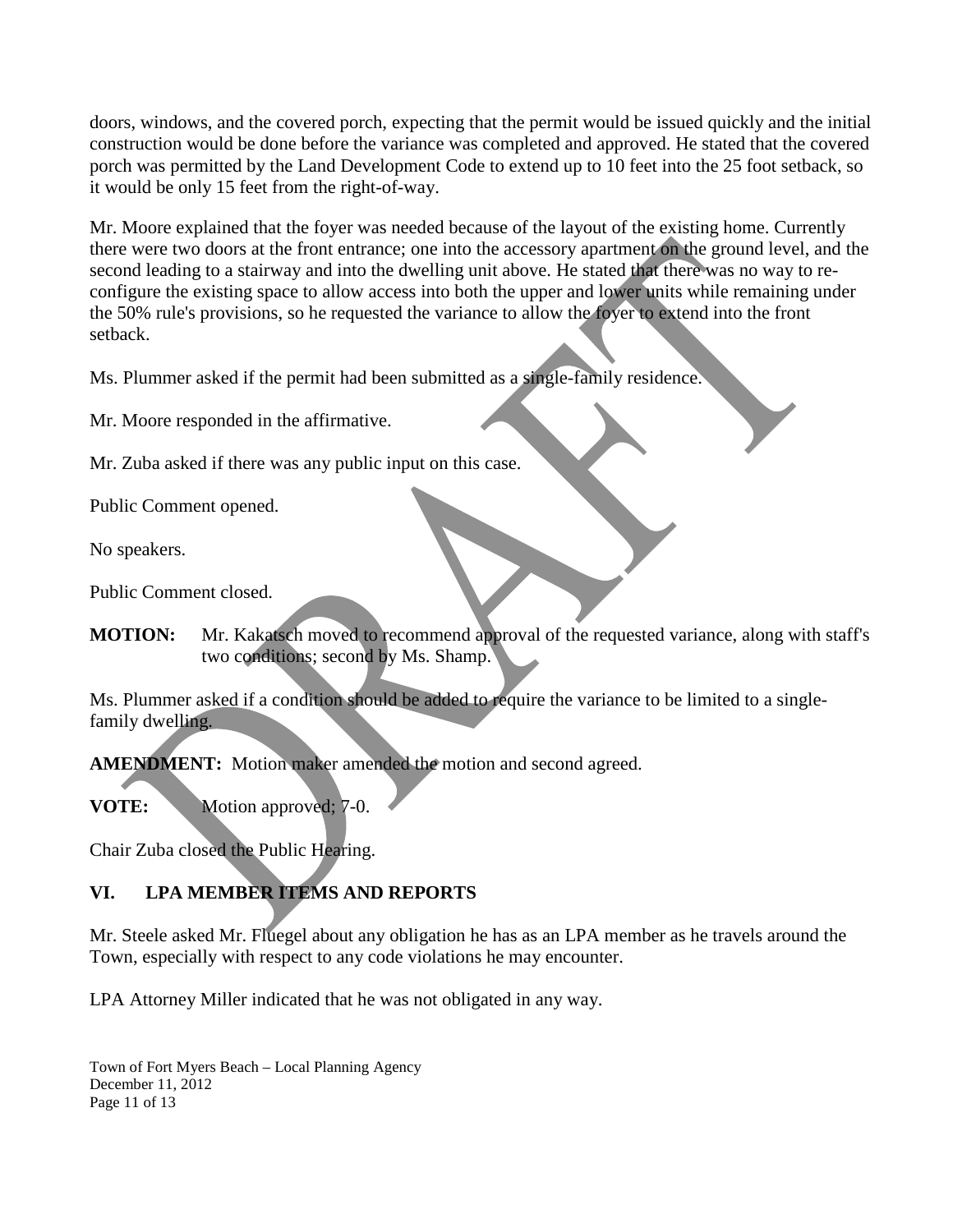Community Development Director Fluegel explained that the Town's Code Enforcement process relied mostly upon complaints from residents.

Mr. Steele stated that he drives around the island a couple times a week and finds issues that Code Enforcement staff seemed not notice. He asked how many people were in Code Enforcement.

Community Development Director Fluegel responded that there were two Code Enforcement officers.

Ms. Shamp pointed out that the proposed items on the agenda for the joint LPA/Town Council meeting should include the Post-Disaster Ordinance, which had been the top priority in the past. She noted her desire to have a uniform regulation to address an entertainment district on the Action Item List. She requested a copy of Council's Agenda Management List to be included in the LPA agenda packet. She reviewed an article in the Naples Daily News about the conversion of Fifth Avenue to become more 'family-friendly'.

Ms. Plummer mentioned that renovation projects similar to the variance required several expensive upfront costs such as but not limited to an up-to-date survey, an up-to-date appraisal, if you do not agree with the Property Appraiser's assessed value, on top of the variance application fee of \$1,000. She wondered if there was a way to bring those costs down.

Mr. Kakatsch asked if there was a way to incentivize the improvement of property maintenance and upgrades.

Discussion was held and suggestions were discussed which included but were not limited to deferred maintenance programs, economic incentives, and waiving the application fees for the type of variance heard today.

Mr. Durrett added that perhaps property taxes could be lowered for a few years following the improvement.

LPA Attorney Miller indicated that the lowered property taxes would be difficult given Florida statutes; but, suggested there could be a "facade grant" program established to provide incentive for property owners to make desired improvements to blighted properties. She pointed out that the majority of property taxes were school taxes.

Discussion was held concerning FEMA requirements as it pertained to rebuilding, compliance, and the 50% Rule; and the Community Rating System as it pertained to insurance rates.

Chair Zuba requested the work being accomplished by Planning Coordinator Overmyer regarding the Community Rating System should be placed on a future agenda as a discussion topic.

### **VII. LPA ATTORNEY ITEMS**

Town of Fort Myers Beach – Local Planning Agency December 11, 2012 Page 12 of 13